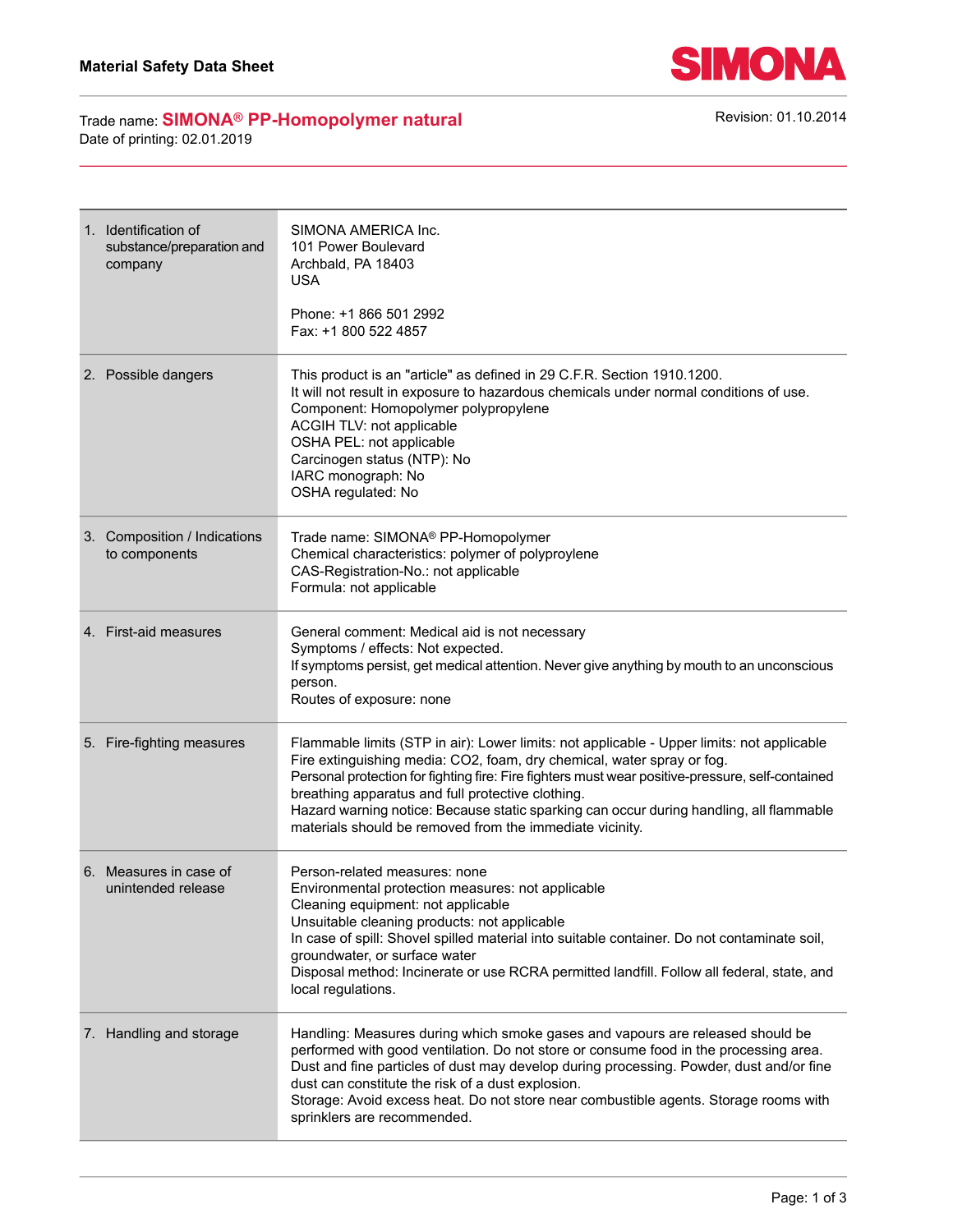

## Trade name: **SIMONA<sup>®</sup> PP-Homopolymer natural** Revision: 01.10.2014 Date of printing: 02.01.2019

| 8. Exposure controls /<br>personal protection | Technical measures (in processing): Always ensure there is effective ventilation and -<br>where necessary $-$ a local extraction system in order to keep away any smoke gases,<br>vapours and/or dust.<br>Personal safety equipment:<br>Breathing masks: If ventilation is adequate, there is no need to wear a breathing mask.<br>Small particles of this product may form during processing. If it is not possible to avoid<br>inhaling particles, a breathing mask must be worn to protect against dust.<br>Hand protection: No special safety equipment required. If material is hot, protective gloves<br>must be worn for handling.<br>Eye protection/body protection: No special safety equipment required. |
|-----------------------------------------------|--------------------------------------------------------------------------------------------------------------------------------------------------------------------------------------------------------------------------------------------------------------------------------------------------------------------------------------------------------------------------------------------------------------------------------------------------------------------------------------------------------------------------------------------------------------------------------------------------------------------------------------------------------------------------------------------------------------------|
| 9. Physical and chemical<br>properties        | Phenotype<br>Phenotype / form:<br>semi-finished product, solid state<br>Color:<br>natural, eurogrey<br>Smell:<br>not applicable<br>Change of state                                                                                                                                                                                                                                                                                                                                                                                                                                                                                                                                                                 |
|                                               | 320°F-329°F<br>Crystalline melting range:<br>Other remarks<br>Density:<br>$0.905$ g/cm <sup>3</sup>                                                                                                                                                                                                                                                                                                                                                                                                                                                                                                                                                                                                                |
| 10. Stability and reactivity                  | Thermal decomposition: above appr. 572°F<br>Dangerous decomposition products: Besides carbon black also carbon dioxide and water<br>as well as low molecular parts of PP will develop during the burning process. In case of<br>incomplete burning also carbon monoxide may arise.<br>Use of stabilisers: none<br>Exothermic reactions: none<br>Notices regarding state of aggregation: none<br>Conditions to be avoided: none<br>Substances/media to be avoided: none<br>HMIS ratings (scale 0-4): health = 0, flammability = 1, reactivity = 0                                                                                                                                                                   |
| 11. Toxic indications                         | No toxicity tests have been performed for this material. No harm to health was observed<br>over a period spanning several years.                                                                                                                                                                                                                                                                                                                                                                                                                                                                                                                                                                                   |
| 12. Ecological indications                    | No biodegradation, no solubility in water, no effects being harmful to the environment<br>must be expected.<br>Mobility: not applicable<br>Accumulation: not applicable<br>Eco-toxicity: not applicable                                                                                                                                                                                                                                                                                                                                                                                                                                                                                                            |
| 13. Waste-disposal indications                | Waste must be recycled or incinerated at approved facilities or disposed of at refuse tips<br>in accordance with federal, state and local regulations.<br>Waste key for the unused product: EAK-Code 120 105<br>Waste name: waste of polyproylene.                                                                                                                                                                                                                                                                                                                                                                                                                                                                 |